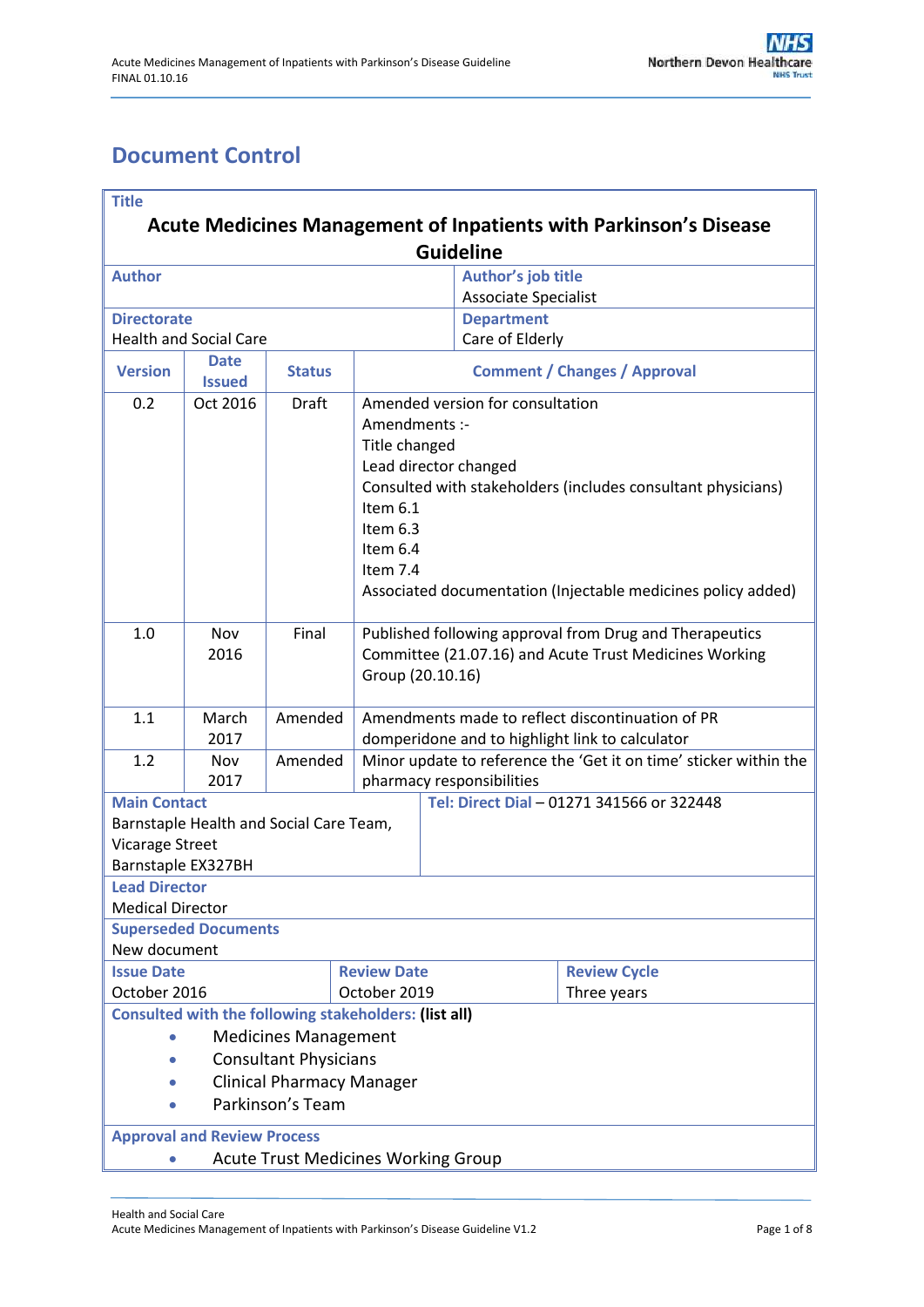| Drug and Therapeutics Committee<br>$\bullet$                                               |                                                |  |  |  |  |  |
|--------------------------------------------------------------------------------------------|------------------------------------------------|--|--|--|--|--|
| <b>Local Archive Reference</b>                                                             |                                                |  |  |  |  |  |
| G:\Corporate Governance\Compliance\Policies Procedural Documents                           |                                                |  |  |  |  |  |
| <b>Local Path</b>                                                                          |                                                |  |  |  |  |  |
| Published Policy Database Medicines Management                                             |                                                |  |  |  |  |  |
| <b>Filename</b>                                                                            |                                                |  |  |  |  |  |
| Acute Medicines Management of Inpatients with Parkinson's Disease Guideline v1.0 OCT16.doc |                                                |  |  |  |  |  |
| <b>Policy categories for Trust's internal website</b>                                      | <b>Tags for Trust's internal website (Bob)</b> |  |  |  |  |  |
| (Bob)                                                                                      | Acute, Medicines, Inpatients, Parkinson's      |  |  |  |  |  |
| Pharmacy, Parkinson's service                                                              |                                                |  |  |  |  |  |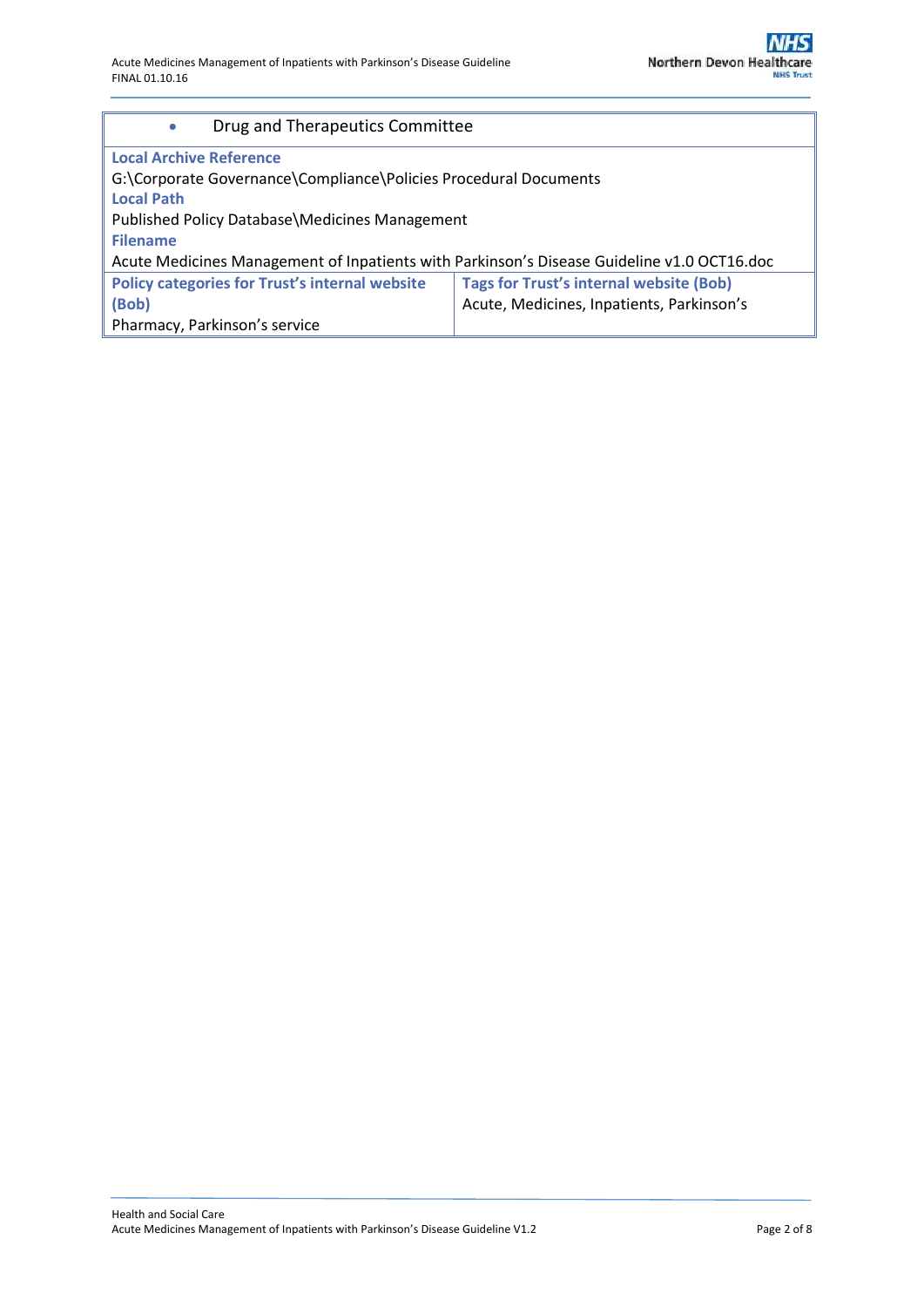## **CONTENTS**

| 1.  |  |
|-----|--|
| 2.  |  |
| З.  |  |
|     |  |
|     |  |
|     |  |
| 4.  |  |
| 5.  |  |
| 6.  |  |
| 7.  |  |
| 8.  |  |
| 9.  |  |
| 10. |  |
|     |  |
|     |  |
| 11. |  |
|     |  |

### <span id="page-2-0"></span>**1. Purpose**

- **1.1.** The purpose of this document is to detail the process for optimising the medical management of patients with idiopathic Parkinson's disease during an acute hospital admission
- **1.2.** The policy relates to all medical and nursing staff and non-medical prescribers employed or contracted by the Trust to look after inpatients with Parkinson's.
- **1.3.** Implementation of this policy will ensure that:
	- Parkinson's drug administration errors are avoided thereby reducing the risk of delayed recovery, delayed discharge and poor outcomes.

### <span id="page-2-1"></span>**2. Definitions**

- **2.1.** PD Parkinson's disease
- **2.2.** CR Controlled release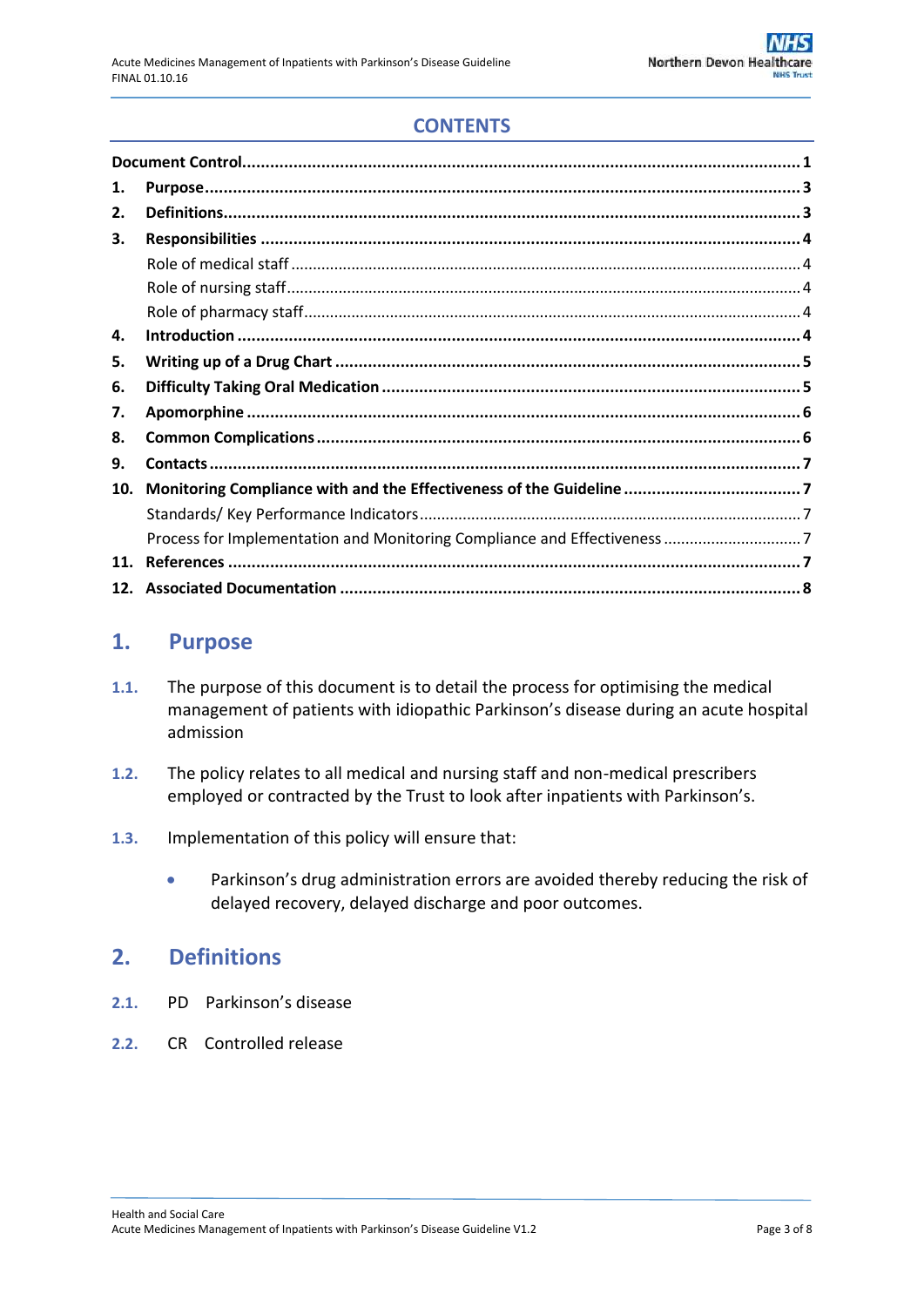## <span id="page-3-1"></span><span id="page-3-0"></span>**3. Responsibilities**

#### **Role of medical staff**

- Responsible for writing medication chart with accurate list of current Parkinson's medication paying particular attention to the administration timings.
- Responsible for ensuring stat dose of Parkinson's medication is written up to avoid delay on day 1 of hospital admission
- Responsible for ensuring drugs which have extrapyramidal side effects are avoided where possible

#### <span id="page-3-2"></span>**Role of nursing staff**

- Responsible for timely administration of correct Parkinson's disease medication
- Responsible for timely ordering of Parkinson's disease medication if not available

#### <span id="page-3-3"></span>**Role of pharmacy staff**

- Responsible for timely supply of correct Parkinson's disease medication.
- Responsible for provision of accurate advice for alternative routes/formulations of Parkinson medication when a patient is unable to swallow
- Responsible for monitoring of missed doses of Parkinson's disease medication via missed dose audit
- Responsible for ensuring a 'Get it on Time' sticker is placed on the front of the Prescription and Medicine Administration Record (PMAR)

### <span id="page-3-4"></span>**4. Introduction**

- **4.1.** If a patient with Parkinson's disease (PD) is admitted acutely the presenting complaint is rarely their PD, but any intercurrent illness will make PD symptoms worse. Associated complications of PD may lead to admission. These include falls secondary to postural hypotension, constipation or hallucinations, chest infections and delirium.
- **4.2.** Aim to keep PD regimes constant and focus on the presenting illness.
- **4.3.** Ensure patients get their normal PD medication at the usual times.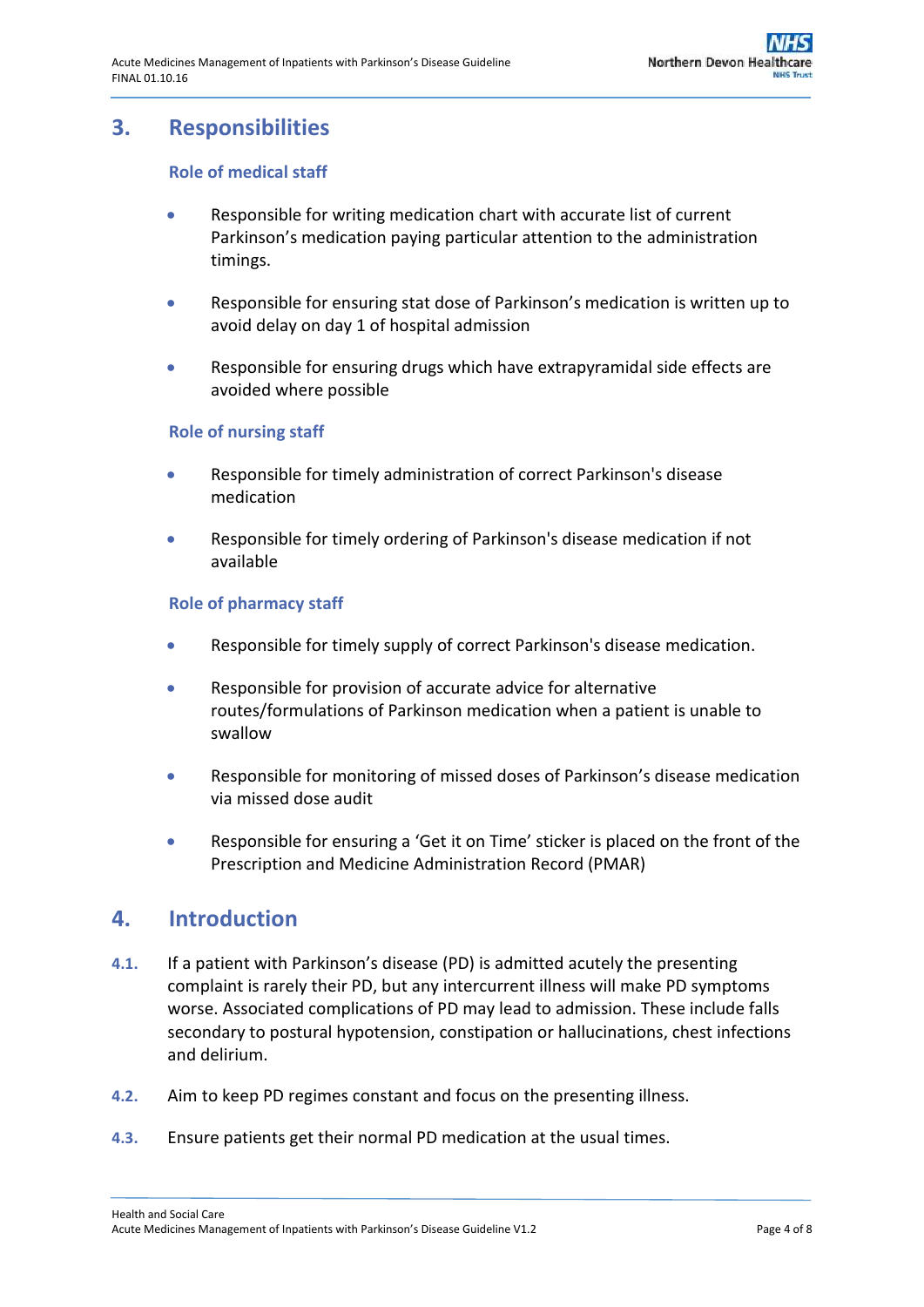- **4.4.** If a new patient presents with possible PD, do not start PD medication acutely but ask the Parkinson's team for advice.
- **4.5.** It is advisable for inpatients with Parkinson's to be under the care of an elderly care specialist, preferably Dr Mervyn Dent

## <span id="page-4-0"></span>**5. Writing up of a Drug Chart**

- **5.1.** Check dosage and times with patients and carers and clinic letters.
- **5.2.** Prescribe drugs by the exact preparation (e.g. Sinemet comes as Sinemet 62.5, 110, plus, Half CR, and Sinemet CR) and at the exact times patients usually take them NOT as per times of ward drug rounds.
- **5.3.** Madopar (Combination of L-dopa and Benserazide) and Sinemet (Combination of Ldopa and Carbidopa) can be interchangeable when only one is available if the equivalent dose of L-dopa is used. L-dopa is the active drug (precursor of Dopamine) and Benserazide and Carbidopa stop the peripheral side effects.
- **5.4.** For example;
- **5.5.** Sinemet 62.5mg = Madopar 62.5mg
- **5.6.** Sinemet Plus = Madopar 125
- **5.7.** Half Sinemet CR = Madopar CR (both 125mg in controlled release)
- **5.8.** Sinemet CR (250mg) = 2x Half Sinemet CR
- **5.9.** There are also Madopar 250mg capsules and Sinemet 275 mg tablets.
- **5.10.** Madopar also comes in both capsules and dispersible form.
- **5.11.** If Parkinson's disease medication is not available it can be obtained by contacting the on-call pharmacist out of hours.

## <span id="page-4-1"></span>**6. Difficulty Taking Oral Medication**

- **6.1.** It is CRUCIAL NOT TO STOP ALL PD DRUGS for a significant length of time as there is a risk of Neuroleptic Malignant-like Syndrome. Missed and delayed doses (by more than 4 hours) can also increase the risk of aspiration pneumonia, falls due to freezing, increased dependency and delayed rehabilitation.
- **6.2.** All common PD drugs are oral only. If a patient is nil by mouth but can be fed via a nasogastric tube then Madopar (in equivalent dosages) dispersible tablets can be used.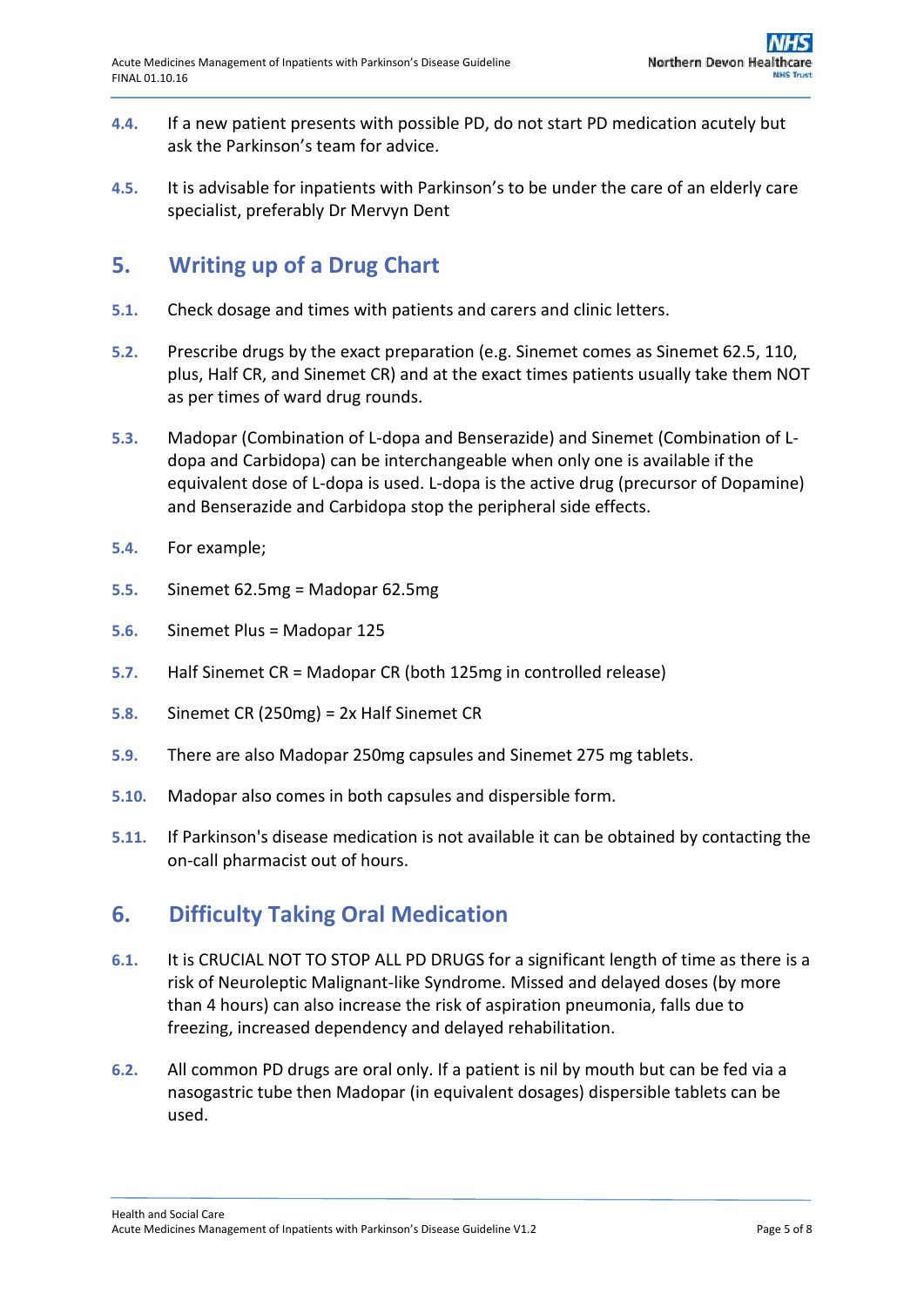- **6.3.** There is also a transdermal dopamine agonist patch called rotigotine (Neupro). This patch has special administration issues and only certain parts of the body can be used and sites need rotating. If a patient has not received an agonist before, start with the lowest dose and watch for nausea (use domperidone if nausea), confusion, skin reaction (occur in 30%). Seek further advice if unfamiliar with this. There is an online calculator for interim conversion to nasogastric dispersible Madopar or rotigotine patch dose (go to [www.parkinsonscalculator.com](http://www.parkinsonscalculator.com/) ). Please refer to Parkinson's team for review at earliest opportunity.
- **6.4.** Please contact pharmacy for advice on medication administration. Modified release preparations should not be crushed or split. Sinemet immediate release, pramipexole immediate release, ropinirole immediate release and selegiline will disperse in water. Entacapone will slowly disperse if placed in an oral syringe with 10ml water. Rasagiline can be crushed and mixed in water.

## <span id="page-5-0"></span>**7. Apomorphine**

- **7.1.** The only non-oral drug that can be used other than the patch is Apomorphine, which is also known as Apo-go.
- **7.2.** Apomorphine is administered subcutaneously.
- **7.3.** This is a dopamine agonist and is not morphine based, is not an analgesic, and is not a controlled drug.
- **7.4.** This drug should only be initiated with the guidance of a Parkinson's Specialist. It is not suitable for emergency administration in a drug naive patient. If a patient is already established on it then it can be continued. It can be given through the patient's own Apo-go pump with a care plan on how to use it. If you are not familiar with this a Trust approved pump can be used in its place with the drug administered at the same rate as already prescribed (please refer to Injectable Medicines Policy)
- **7.5.** Do not change the settings on the pump unless requested to do so.

### <span id="page-5-1"></span>**8. Common Complications**

- **8.1.** Neuropsychiatric (e.g. confusion/hallucinations/agitation)
	- Check if the patient has a history of cognitive impairment.
	- Only if necessary treat with benzodiazepines or new atypical antipsychotic quetiapine orally. If using quetiapine use lowest possible dose to start e.g. 12.5 to 25 mg once or twice a day initially and put a review date of 48 hours with it.
	- AVOID typical antipsychotics e.g. haloperidol, chlorpromazine.
	- Always check for underlying causes e.g. chest or urinary infection, constipation, dehydration, any recently commenced medications.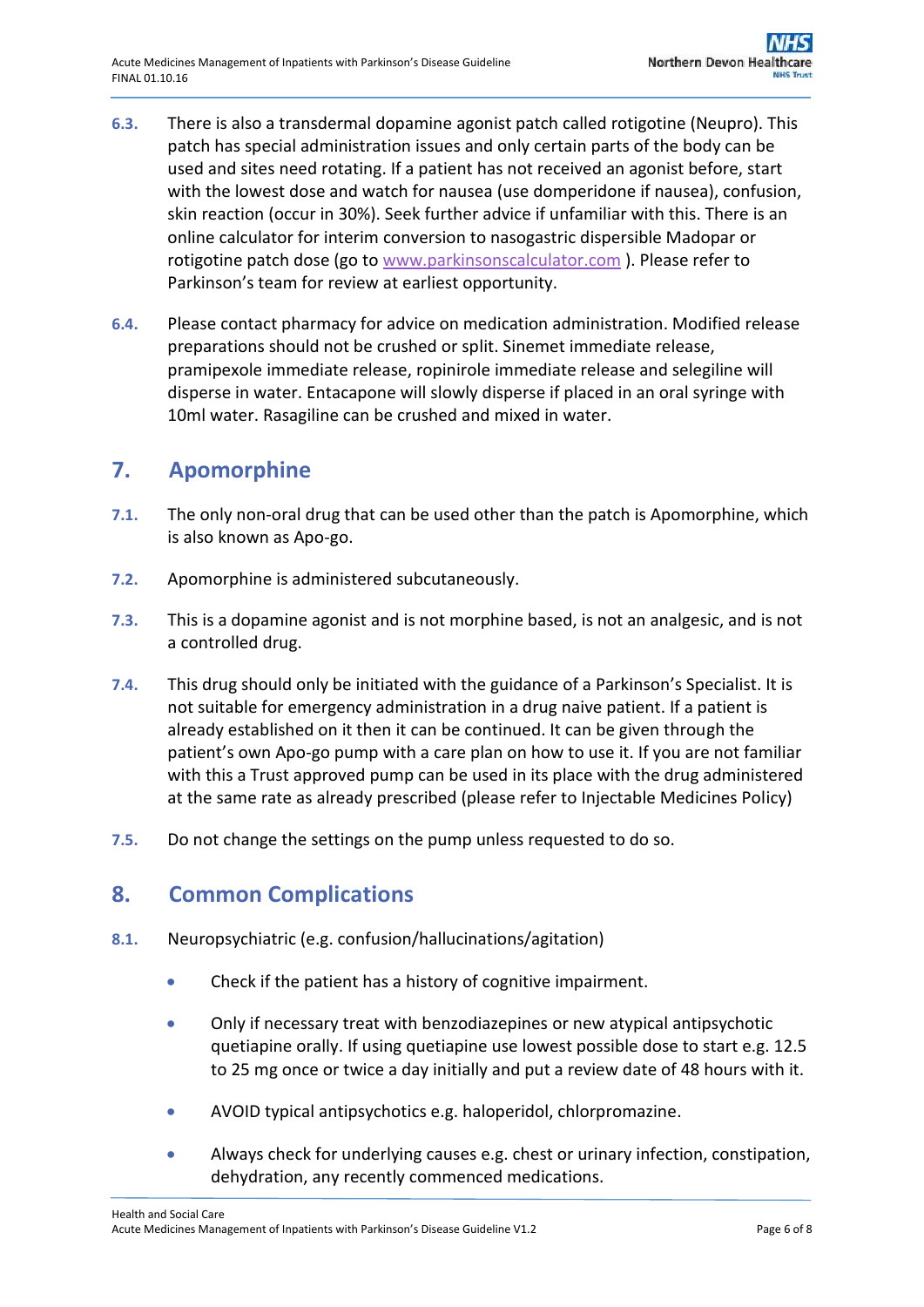#### **8.2.** Nausea and Vomiting

- **•** Exclude constipation.
- **If there is a catheter in-situ and by-passing check for blockage and check for** constipation and UTI.
- Use oral domperidone (Motilium) (current advice is that this should be given at the lowest effective dose and for the shortest duration)
- AVOID metoclopramide (Maxalon) and prochlorperazine (Stemetil).
- **8.3.** Dizziness and Falls
	- Remember to check for postural hypotension.
	- **•** Try to avoid drugs which precipitate postural hypotension e.g. anti hypertensives, heart failure drugs, tricylics, anticholinergics.
	- Check the times of the falls and the times medications are taken as there may be a link especially if too many medications are being taken at the same time of the day such as first thing in the morning.

### <span id="page-6-0"></span>**9. Contacts**

 Please contact Lynn Gill, PD Specialist Nurse (tel 01271 322361 or for internal calls ext 2361) when a patient with PD is admitted. For patients known to Dr Julia Saunders in the community she can be contacted on 01271 341566

## <span id="page-6-1"></span>**10. Monitoring Compliance with and the Effectiveness of the Guideline**

#### <span id="page-6-2"></span>**Standards/ Key Performance Indicators**

- Key performance indicators comprise:
- Missed dose audit

#### <span id="page-6-3"></span>**Process for Implementation and Monitoring Compliance and Effectiveness**

Contact Pharmacy Medicines Management Team

### <span id="page-6-4"></span>**11. References**

NICE guidance Parkinson's in over 20s diagnosis and management (CG35 )2006